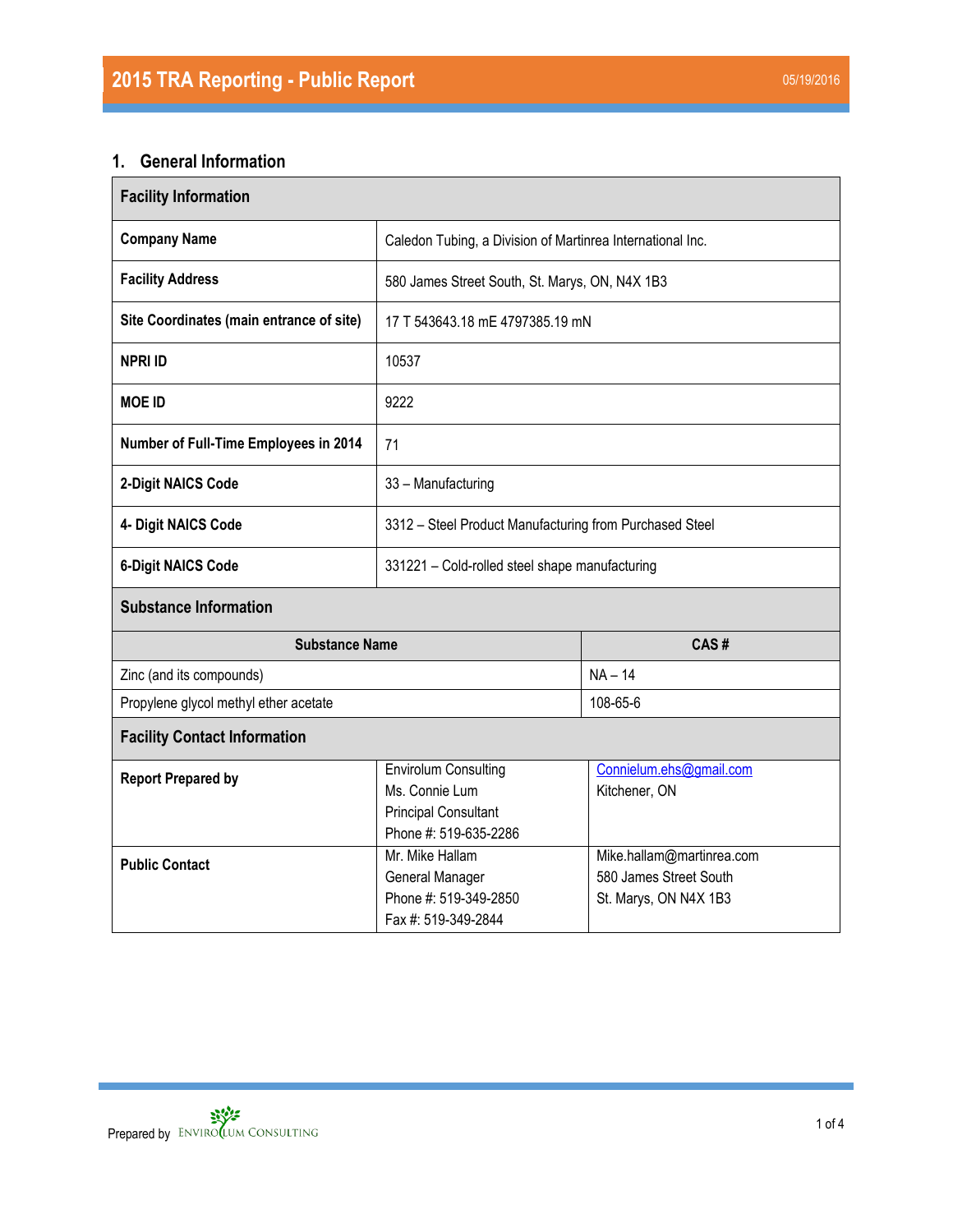# **2. Toxic Substance Accounting Summary**

Facility-wide Amounts of Toxic Substances Reported for 2015:

| <b>Substance Name</b>                 | Used      | <b>Created</b>           | <b>Contained In</b><br><b>Product</b> | <b>Release</b><br>to Air | Disposed /<br><b>Recycled</b> |
|---------------------------------------|-----------|--------------------------|---------------------------------------|--------------------------|-------------------------------|
| Zinc (and its compounds)              | 10 to 100 | $\overline{\phantom{a}}$ | 10 to 100                             | 0 to 1                   | 10 to 100                     |
| Propylene glycol methyl ether acetate | 10 to 100 | $\overline{\phantom{a}}$ | $\overline{\phantom{a}}$              | 10 to 100                | --                            |

**NOTE:** Units are expressed in tonnes, unless otherwise indicated. '-- ' indicates not applicable.

# **3. Quantification Comparison to Previous Year**

## 3.1 Zinc (and its compounds)

|                                 | <b>Unit</b> | 2015         | 2014         | Change<br>(Unit) | Change<br>$(\%)$  | <b>Rationale for Change</b>                                                                  |
|---------------------------------|-------------|--------------|--------------|------------------|-------------------|----------------------------------------------------------------------------------------------|
| Used                            | Tonnes      | 100 to 1,000 | 100 to 1,000 | 1 10 to 100      | 44.2              | Update MSDS %<br>concentration (decreased),<br>however usage increased<br>overall total.     |
| Created                         |             |              |              |                  | --                |                                                                                              |
| <b>Contained In Product</b>     | Tonnes      | 10 to 100    | 10 to 100    | ↓ 10 to 100      | $\downarrow$ 51.7 | Mass balance.                                                                                |
| Release to Air                  | Tonnes      | $0$ to 1     | $0$ to 1     | 0                | 0                 |                                                                                              |
| Release to Water                | --          |              |              |                  | --                |                                                                                              |
| On-site Disposal                |             |              |              |                  | --                | --                                                                                           |
| <b>Transferred for Disposal</b> |             |              |              |                  |                   |                                                                                              |
| Transferred for<br>Recycling    | Tonnes      | 100 to 1,000 | 10 to 100    | 1 10 to 100      | <b>178.2%</b>     | Increased amount may be<br>due to material defect, time of<br>disposal, or amount collected. |

## 3.2 Propylene glycol methyl ether acetate (PM Acetate)

|                                 | <b>Unit</b> | 2015      | 2014      | Change<br>(Unit) | Change<br>(%) | <b>Rationale for Change</b> |
|---------------------------------|-------------|-----------|-----------|------------------|---------------|-----------------------------|
| Used                            | Tonnes      | 10 to 100 | 10 to 100 | ↓ 1 to 10        | $+9.0$        | No significant change.      |
| Created                         | --          | --        | --        | --               | $- -$         |                             |
| <b>Contained In Product</b>     | --          | --        | --        | --               | $- -$         |                             |
| Release to Air                  | Tonnes      | 10 to 100 | 10 to 100 | ↓ 1 to 10        | 49.0          |                             |
| Release to Water                | --          | --        | --        |                  | $- -$         |                             |
| On-site Disposal                | --          | $- -$     | --        | --               | --            |                             |
| <b>Transferred for Disposal</b> | --          | $- -$     | --        | --               | $- -$         |                             |
| Transferred for<br>Recycling    |             | --        |           |                  | --            |                             |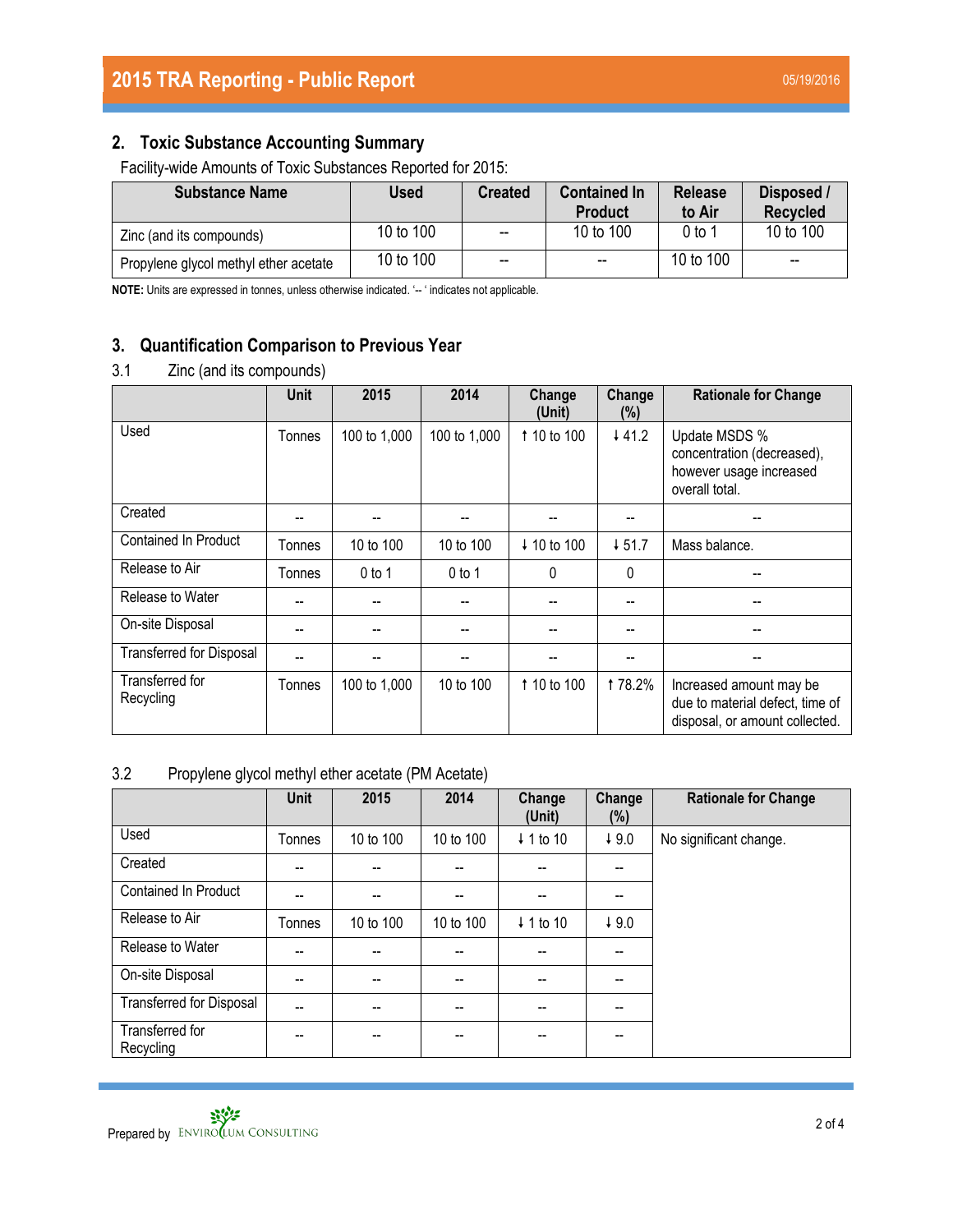## **4. Objectives**

#### Zinc (and its compounds):

Caledon Tubing prides itself on technological innovation in order to produce high quality products in an environmentally responsible manner. There are no options identified which will be implemented, however, as part of the continuous improvement program at the facility new opportunities will be reviewed on an on-going basis. As part of the continuous improvement practices at the facility, technical advances will be monitored for new opportunities to reduce the use of zinc at the facility.

#### PM Acetate:

Caledon Tubing prides itself on technological innovation in order to produce high quality products in an environmentally responsible manner. Wherever feasible, we will aim to reduce the use and emissions of PM Acetate at the facility. Further, this plan will determine the technical and economic feasibility of each option to determine which, if any, are viable for implementation at this time. As part of the continuous improvement practices at the facility, technical advances will be monitored for new opportunities to reduce the use of PM Acetate at the facility.

## **5. Progress in Implementing Plan**

5.1 Summary of Implementation for PM Acetate

| <b>Option to Implement</b>         | Amount Reduced during the prior calendar year |                |                            |                              |                             |                                 |
|------------------------------------|-----------------------------------------------|----------------|----------------------------|------------------------------|-----------------------------|---------------------------------|
|                                    | <b>Used</b>                                   | <b>Created</b> | <b>Discharge</b><br>to Air | <b>Discharge</b><br>to Water | <b>Discharge</b><br>to Land | <b>Contained in</b><br>Product* |
| Improve application<br>techniques. |                                               |                |                            |                              |                             | -                               |

\* NOTE: this applies only to those prescribed toxic substances that are not Criteria Air Contaminants, Volatile Organic Compounds (Part 4 or Part 5 of NPRI notice), or acetone.

5.2 The timelines set out in the current version of the plan is not on schedule due to no capital budget approval before 2016.

#### 5.3 Comparison of Planned vs. Actual Actions Taken

| <b>Options to Implement</b>         | Implementation Steps Identified in the<br>Plan                   | Actual Steps Taken during the prior calendar<br>year  |
|-------------------------------------|------------------------------------------------------------------|-------------------------------------------------------|
| Improved application<br>techniques. | Purchase equipment<br>Install equipment<br>Run trial<br>Start-up | No implementation of reduction options until<br>2016. |

For information on on-site releases from the facility, as well as disposal and off-site recycling information please refer to National Pollutant Release Inventory's website: [http://www.ec.gc.ca/inrp-npri/.](http://www.ec.gc.ca/inrp-npri/)